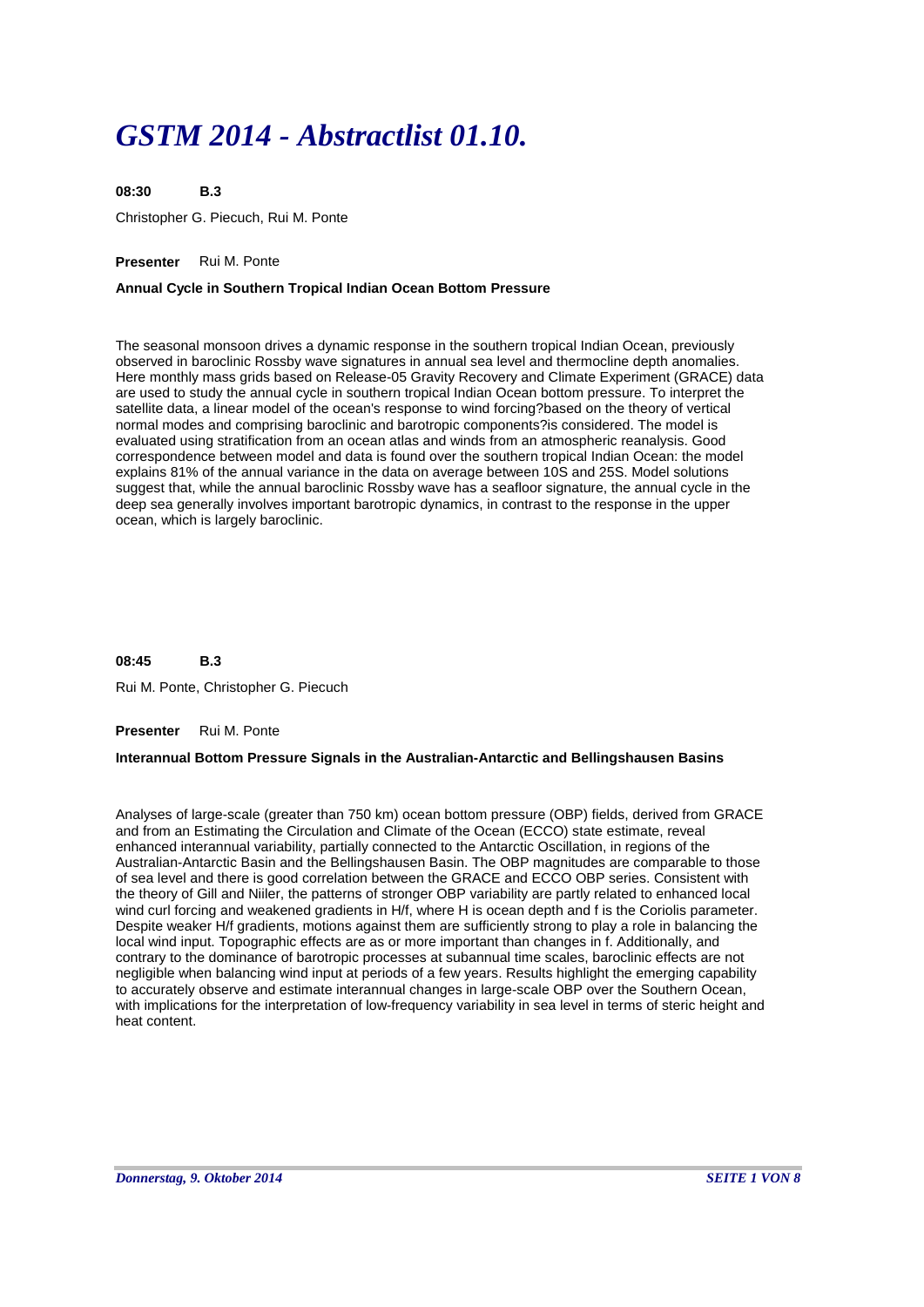#### **B.3 09:00**

B. Uebbing, J. Kusche, R. Rietbroek, C.K. Shum, Z.H. Khan

## **Presenter** J. Kusche

# **Partitioning Regional Sea Level in the Bay of Bengal from a Global GRACE and Jason-1/-2 Joint Inversion**

In Bangladesh, large areas are just above sea level (SL). Present-day SL rise and land subsidence pose a major threat to the coastal region, home of 30 million people. As part of the Belmont-project "Bangladesh Delta: Assessment of the Causes of Sea-level Rise Hazards and Integrated Development of Predictive Modeling Towards Mitigation and Adaptation" (BAND-AID) a global inverse method is employed to estimate SL contributors such as melting of glaciers/ice-sheets, hydrology, GIA, and shallow/deep steric effects from Jason-1/2 altimetry and GRACE. In the global method, fingerprints are computed a-priori for each process, applying the sea level equation for mass loss, and empirically for steric pattern from ARGO. GRACE data and along-track Jason-1/ -2 altimetry are then combined to estimate the temporal evolution of these patterns, which allows the partitioning of altimetric SL. The method largely mitigates truncation/leakage problems associated with GRACE resolution. Globally, our estimates are close to others, yet they point at a somewhat larger deep steric effect. We provide preliminary results for the Bay of Bengal by confronting global inversion with local measurements. Estimated trends are compared to tide gauges; differences are interpreted in terms of un-modeled regional effects such as land subsidence. Initial results provide an indication on the magnitude of contributions from different sources; e.g. the contribution from Greenland ice-sheets between 2003 and 2011 is significantly larger compared to Antarctica, but the biggest effect results from steric changes.

#### **B.3 09:15**

Jessica Makowski, Don P. Chambers, Jennifer Bonin

### **Presenter** Jessica Makowski

### **Using GRACE Ocean Bottom Pressure to Observe Mass Transport of the Antarctic Circumpolar Current**

Previous studies have shown that ocean bottom pressure can be used to calculate the transport variability of the Antarctic Circumpolar Current (ACC). The ocean bottom pressure (OBP) observations from the Gravity Recovery and Climate Experiment (GRACE) has been used to calculate transport of the Antarctic Circumpolar Current (ACC) between Antarctica and south of Australia, and in the southern portion of the Indian Ocean. We have used a statistical model to estimate the uncertainty of the GRACE observations using a simulated OBP data set. We will look at the coherency between the Southern Annular Mode (SAM) and the transport variability of the ACC in the south Indian Ocean at lowfrequencies. Further, we will observe the relationship between ACC low-frequency transport variability in the south Indian Ocean and low-frequency zonal winds. Preliminary results show a negative trend in the transport variability of the ACC in this region. Investigations into potential forcing mechanisms for this negative trend will also be presented.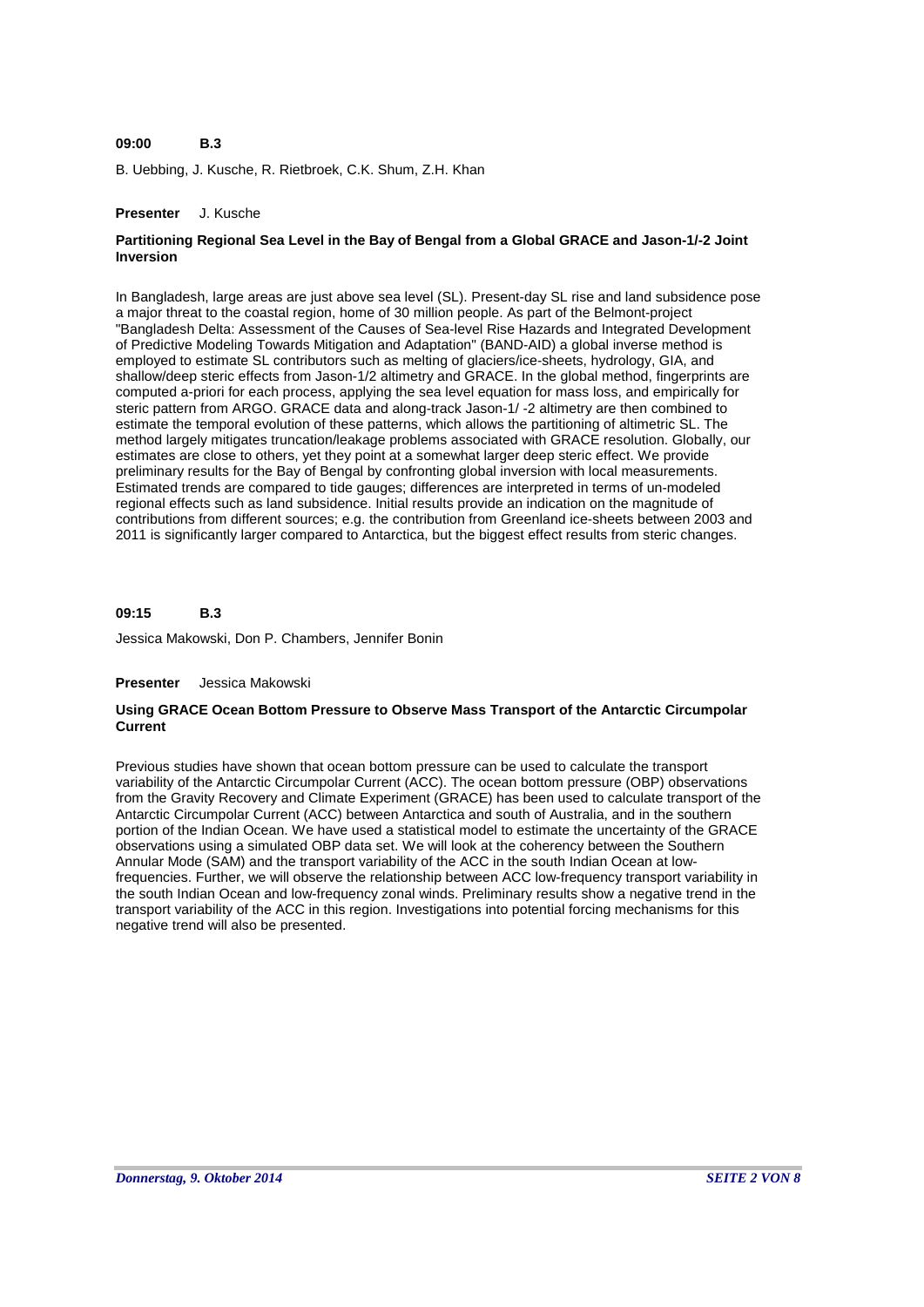#### **B.3 09:30**

S.-C. Han, R. Ray

#### **Presenter** R. Ray

## **High-frequency (20 - 60 days) ocean mass variation over the Argentine basin observed from GRACE satellite gravity**

The variability of the GRACE monthly gravity fields to the resolution of 500 km (i.e., spherical harmonic degree 40) is generally in 1 - 2 cm (equivalent water height) over most of the ocean. The ocean mass variations are largest with 5 cm in RMS over the southern ocean and the north Pacific. They are well reproduced by the ocean models such as OMCT and MOG2D. These models are adopted to correct the high frequency ocean signals for the GRACE gravity fields ('dealiasing'). With such models applied, the GRACE found the ocean signals as large as 5 cm localized over the Argentine Basin. It indicates inefficacy of the ocean models simulating certain variations in the basin. The previous studies reported the counterclockwise rotational propagation with a period of 25 days around the basin from the satellite altimetry data. We examined the GRACE data to verify such signatures in the gravity data processed at 10 days and monthly intervals. We present the high-frequency (20 - 60 days) dipole patterns of ocean mass anomalies identified from the GRACE gravity data and compare with the satellite altimetry data.

#### **B.3 09:45**

Ichiro Fukumori, Ou Wang, William Llovel, Ian Fenty, Gael Forget

#### **Presenter** Ichiro Fukumori

### **Coherent Near-Uniform Fluctuations of Ocean Bottom Pressure and Sea Level across the Arctic Ocean and the Nordic Seas**

A basin-wide mode of ocean bottom pressure and sea level fluctuation is identified in the Arctic Mediterranean using GRACE observations and in situ measurements in conjunction with a global ocean circulation model and its adjoint. The fluctuation extends across the interconnected deep ocean basins of the Arctic Ocean and the Nordic Seas with near-uniform amplitude and phase, uncorrelated from variations in the shallow seas. The coherent fluctuation is barotropic and dominates the region's largescale variability from sub-monthly to interannual timescales. The model adjoint provides an effective means to identify causal mechanisms and shows that this fluctuation results from bifurcating coastally trapped waves generated by winds along the continental slope surrounding the variation's domain. The winds drive Ekman transport across the bathymetric gradient, creating mass divergence between the shallow coastal area and the deep ocean basins. The anomalies rapidly propagate away as coastally trapped waves that subsequently bifurcate at the shallow straits connecting the Arctic Mediterranean with the rest of the globe. Anomalies that remain in or enter the deep Arctic basins equilibrate uniformly across its domain while shielded from neighboring shallow variations by steep depth-integrated planetary potential vorticity gradients surrounding the basins. Anomalies outside the Arctic adjust similarly across the rest of the globe but are comparatively negligible because of the global ocean's larger area relative to that of the deep Arctic Mediterranean.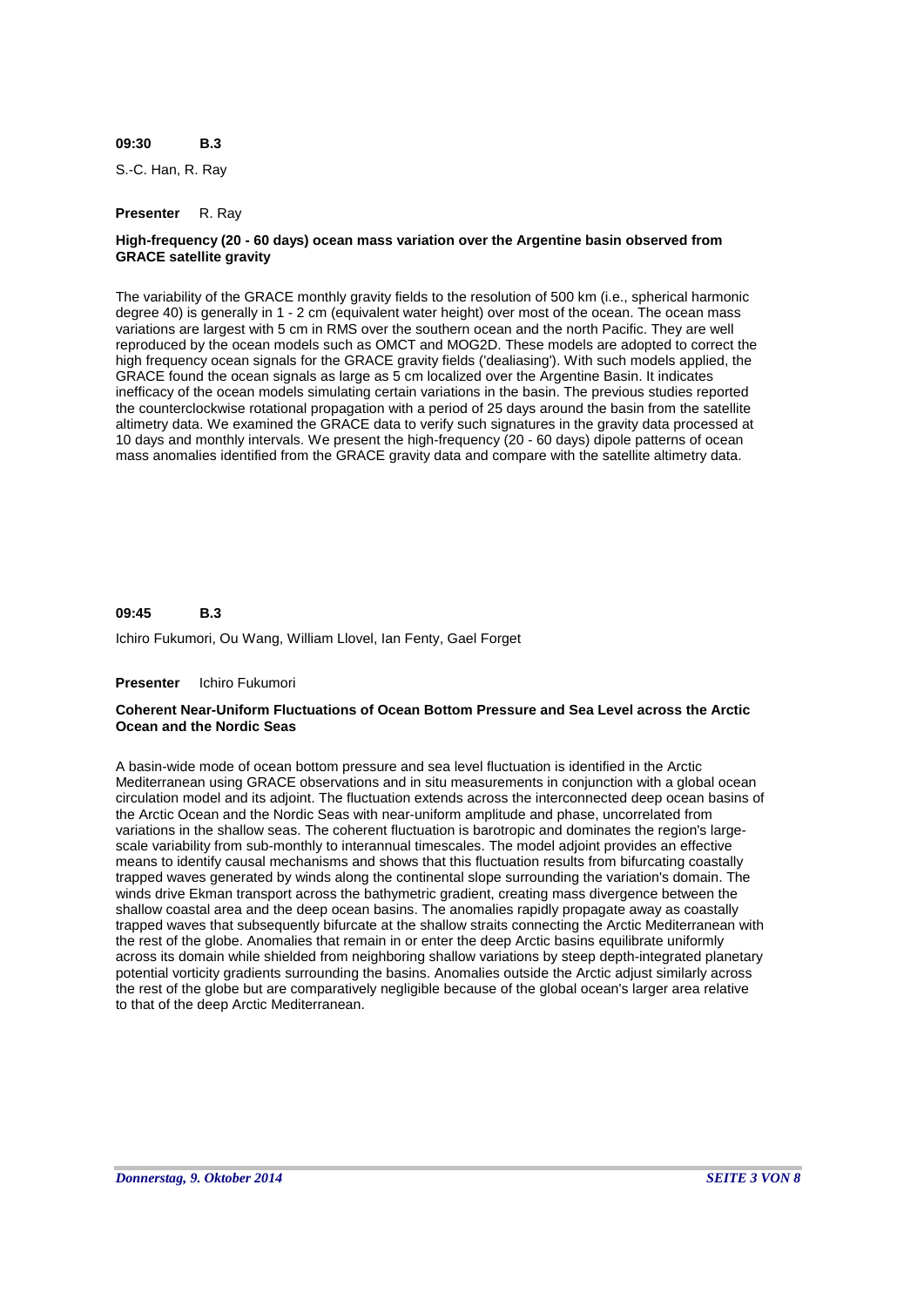#### **B.3 10:00**

C. G. Piecuch, I. Fukumori, R. M. Ponte, O. Wang

### **Presenter** Ichiro Fukumori

# **Vertical Structure of Ocean Pressure Variations with Application to Satellite-Gravimetric Observations**

The nature of ocean bottom pressure (OBP) variability is considered on large spatial scales and long temporal scales. Monthly gridded estimates from GRACE Release-05 and the new Version 4 bi-decadal ocean state estimate of the Consortium for Estimating the Circulation and Climate of the Ocean (ECCO) are used. Estimates of OBP from GRACE and ECCO are generally in good agreement, providing an independent measure of the quality of both products. Diagnostic fields from the state estimate are used to compute barotropic (depth-independent) and baroclinic (depth-dependent) OBP components. The relative roles of baroclinic and barotropic processes are found to vary with latitude and time scale: variations in OBP at higher latitudes and shorter periods are effected by barotropic processes, whereas OBP fluctuations at lower latitudes and longer periods can be influenced by baroclinic effects, broadly consistent with theoretical scaling arguments. Wind-driven Rossby waves and coupling of baroclinic and barotropic modes due to flow-topography interactions appear to be important influences on the baroclinic OBP variability. Decadal simulations of monthly OBP variability based on purely barotropic frameworks are expected to be in error by about 30% on average. Results have implications in applying observations from GRACE such as in estimating Antarctic Circumpolar Current transports.

**B.3** Katrin Bentel, Felix W. Landerer, Carmen Boening **10:15**

### **Presenter** Katrin Bentel

### **Monitoring Atlantic overturning circulation variability with GRACE-type gravity observations**

The Atlantic Meridional Overturning Circulation (AMOC) is a key mechanism in basin-scale northward heat transport and thus plays an important role for global climate. In the North Atlantic, warmer water from the subequatorial region is transported northward in the upper layers of the ocean. After cooling at higher latitudes, the water sinks down and is transported back southward. This process has important influence on the climate regime in the Earth's northern hemisphere, in particular in Northwestern Europe. Coherence between ocean bottom pressure (OBP) and the AMOC has been characterized in theoretical and simulation studies. Here, we use output from the ocean state estimate ECCO2. We use the model data to (1) evaluate to what extent space-based observations of time-variable gravity and the inversion for ocean bottom pressure can be used to observe AMOC variability, and (2) to test algorithms to extract the AMOC signal from GRACE-like OBP observations. In the ocean state estimate, we find a strong correlation between the AMOC signal and local OBP variations, and are able to reconstruct AMOC variations from OBP anomalies at the model's resolution. Model outputs are smoothed and filtered to resemble the spatial resolution of GRACE. Decreased spatial sensitivity and signal leakage at some latitudes introduce significant errors in the reconstruction of the AMOC signal. Nevertheless, we show that inter-annual AMOC variations can be recovered at some latitudes, e.g. at 25 N or at 50 N. Ongoing work involves deriving the AMOC signal from recent GRACE OBP solutions.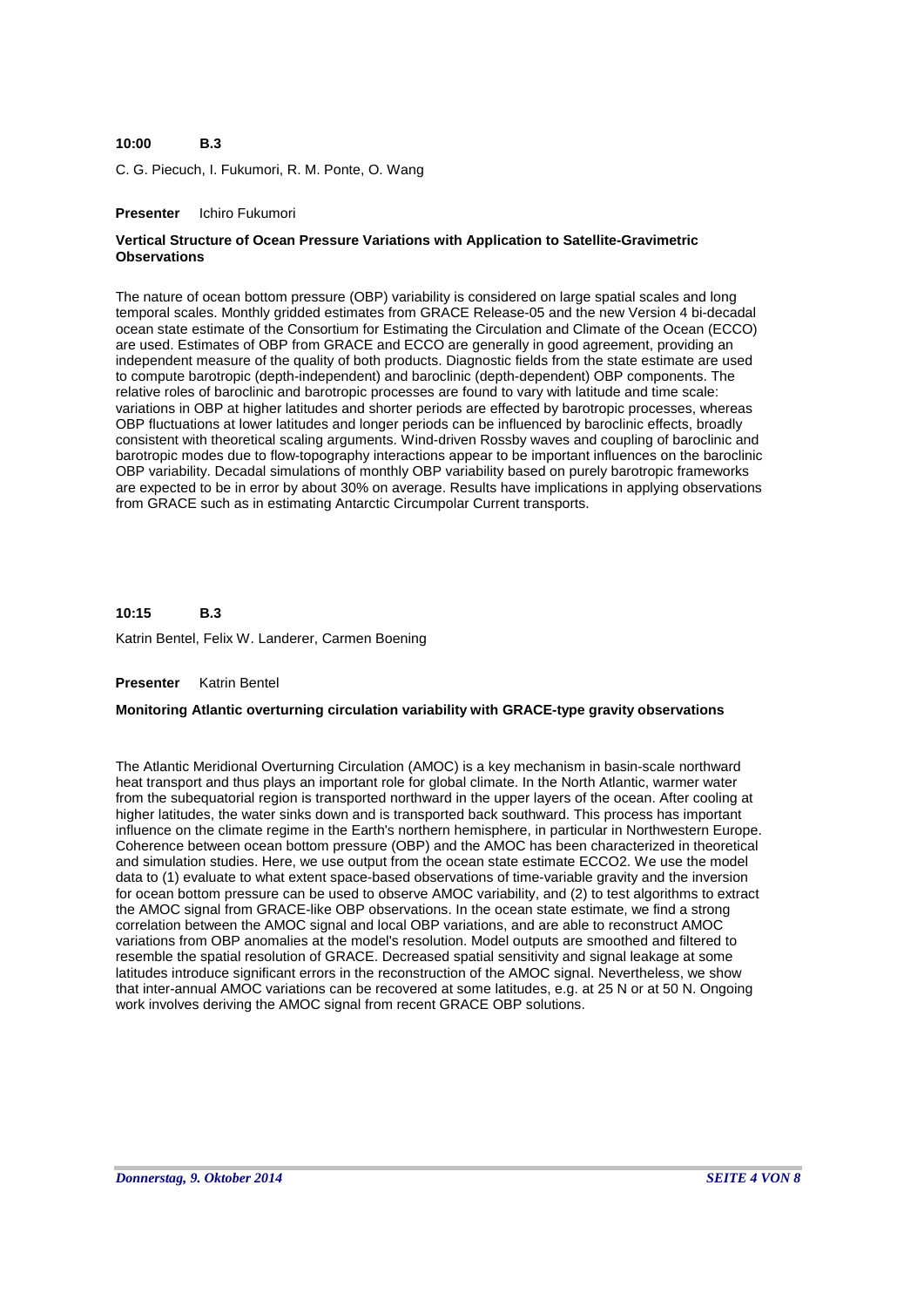#### **B.3 11:00**

W. Llovel, J.K. Willis, F.W. Landerer, I. Fukumori

## **Presenter** Felix W. Landerer

### **Deep ocean contribution to sea level and energy budget not detectable over the past decade**

As the dominant reservoir of heat uptake in the climate system, the world's oceans provide a critical measure of global climate change. Here, we infer deep ocean warming in the context of global sea level rise and Earth's energy budget between January 2005 and December 2013 based on satellite altimetry, GRACE and Argo floats. Direct measurements of ocean warming above 2000m depth explain 0.9 +/- 0.15 mm/yr of the observed 2.78 +/- 0.32 mm/yr rate of global mean sea level rise. Over the entire water column, independent estimates of ocean warming yield a contribution of 0.77+/-0.28 mm/yr in sea level rise and agree with the upper ocean estimate to within the estimated uncertainties. Accounting for additional possible systematic uncertainties, the deep ocean (below 2000m) contributes -0.13 +/- 0.72 mm/yr to global sea level rise and -0.08 +/- 0.43 W/m2 to Earth's energy balance. The net warming of the ocean implies an energy imbalance for the Earth of  $0.64 \pm 0.44$  W/m2 from 2005 to 2013.

#### **B.3 11:15**

Inga Bergmann-Wolf, Liangjing Zhang, Henryk Dobslaw

#### **Presenter** Inga Bergmann-Wolf

### **Impact of global eustatic sea-level variations for the approximation of geocenter motion from GRACE**

Estimating global eustatic sea-level variations from results from the Gravity Recovery and Climate Experiment (GRACE) satellite mission requires additional information of the geocenter motion which is not included due to the mission implementation in the CM-frame. These variations are expressed in the degree 1 terms of the Spherical Harmonic expansion. Global degree 1 estimates can be determined by means of the method of Swenson et al. (2008) from ocean mass variability and GRACE data. Consequently, a recursive relation between estimates of ocean mass variations from GRACE and introducing geocenter motion into GRACE data exists. In this contribution, we will present the impact of the estimated global ocean mass signal on the determination of the geocenter motion. Numerical experiments with a decade-long model time-series reveal that the methodology is generally robust with respect to assumptions on global degree-1 coefficients for the eustatic sea-level model. We also will show, that GRACE based degree 1 estimates show a good correspondance to independent results and let us conclude that this method is suited to be used for oceanographic and hydrological applications of regional mass variability from GRACE.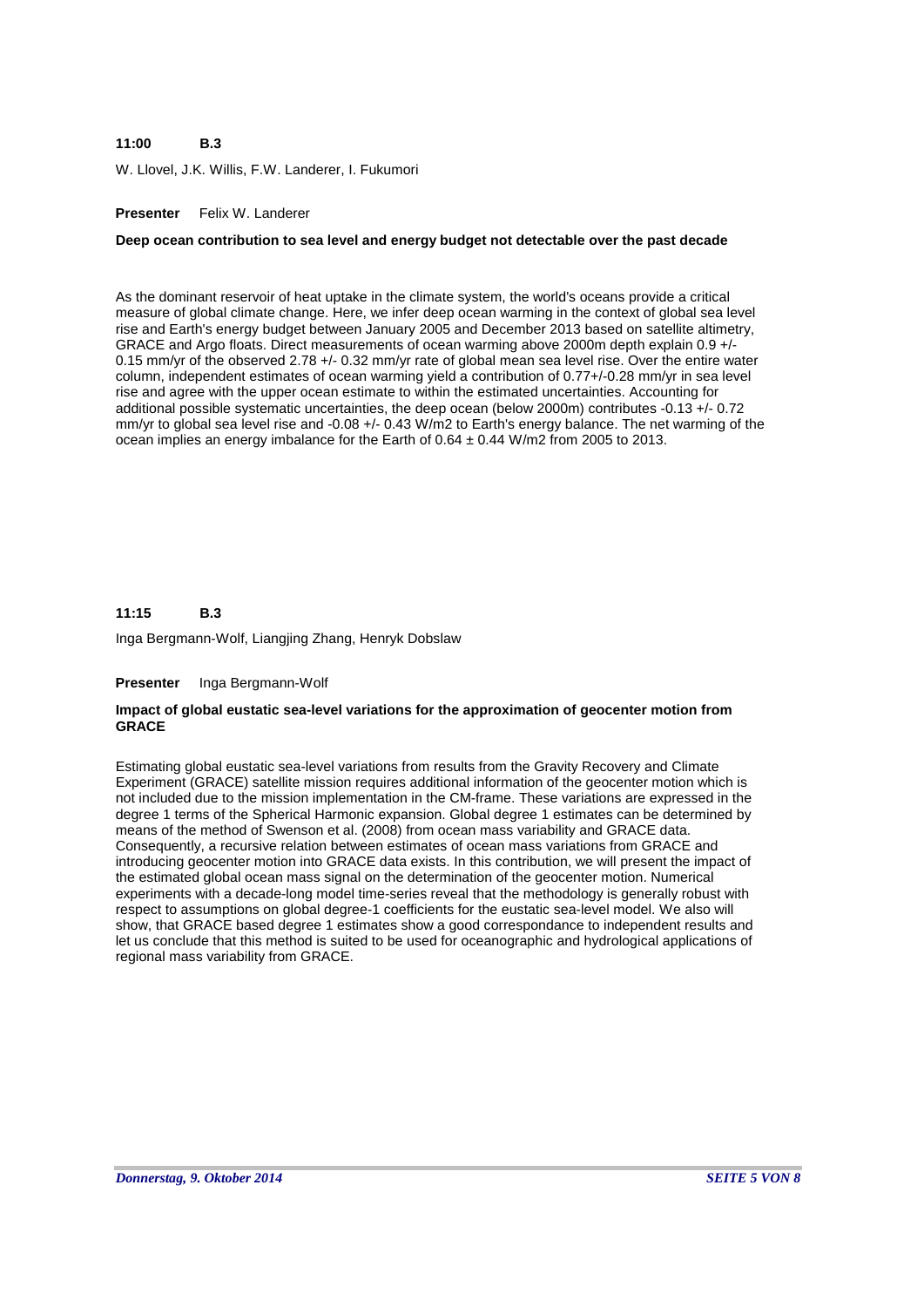#### **B.3 11:30**

Sarah Kwon , Don Chambers

### **Presenter** Sarah Kwon

## **Understanding Oceanographic Contribution to Polar Motion**

The Earth's axis of rotation varies with a long period of 19-24,000 years due to precession caused by gravitational torque due to the Earth not being a perfect sphere. It also 'wobbles' due to other torques. This is caused by mass redistribution within the Earth system, such as land water storage variations or mass transport in the ocean. Other contributing factors include winds hitting mountains or deep-ocean currents hitting seamounts, and resulting in a torque. Ocean mass variations contribute a significant amount to polar motion based on model studies. However, previous studies have not quantified the mechanism of the mass variability that causes these changes. This study will use the JPL\_ECCO Ocean Model and observations from the Gravity Recovery and Climate Experiment (GRACE) to look at fluctuations in ocean mass. Our hypothesis is that a recently discovered large-scale mass exchange between the Indo-Atlantic and Pacific Ocean basins may be responsible. This will be tested using a simplified large-scale model of the variability. The ocean model will also be used to examine the contribution of ocean currents. Earth rotation parameters computed from the ocean observations will be compared to observed Earth rotation parameters to test the hypothesis.

#### **B.3 11:45**

R. Ray, S. Luthcke, J.-P. Boy, M. Schindelegger

### **Presenter** R. Ray

### **Testing Tide Models and Deducing Tidal Corrections from GRACE Range-Rate Data**

This contribution consists of three related investigations that concern GRACE and tides. We first report on a series of comprehensive tests of seven global ocean-tide models - a large, international effort led by Detlef Stammer (Stammer et al., Rev. Geophysics, 2014). Part of these tests consisted of processing 7 years of GRACE range-rate data with each tested tide model and then analyzing the range-rate residuals. Binned tidal analyses of these residuals are extremely useful for delineating regions which GRACE data suggest have problematic tide corrections. Although some models are better than others, no tide model is clearly superior to all others and all have flaws, especially in polar regions. Second, we report on a new analysis of solar atmospheric tides (to which GRACE is very sensitive). We have performed tidal analysis of nearly 7000 surface barometer time series and produced new empirical tidal charts by multiquadric interpolation. We compare these charts with the air-tide models now being used in GRACE processing. Finally we report on some new, but preliminary, inversions of global tides from GRACE range-rate data.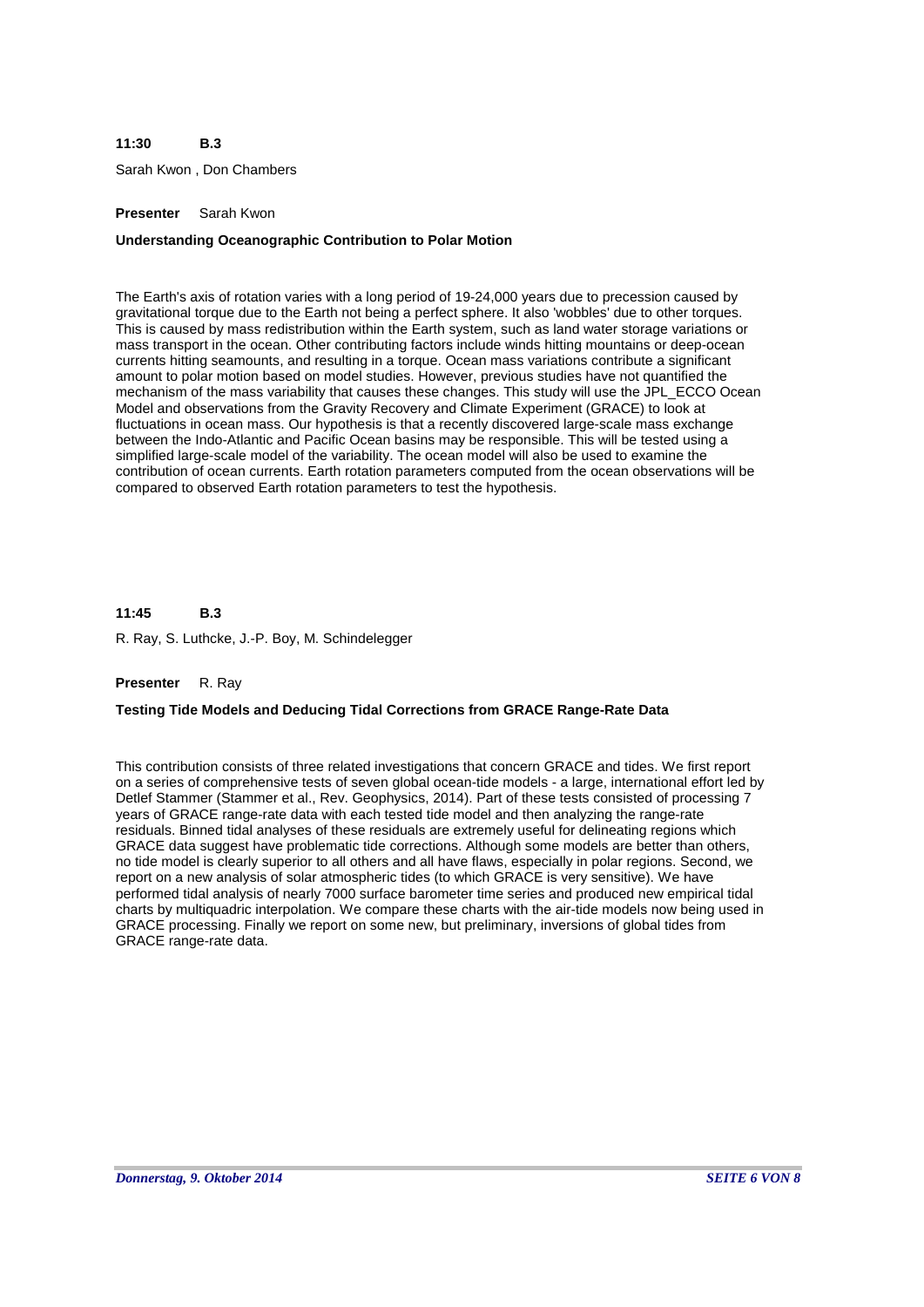#### **B.3 12:00**

R.J. Bingham, K. Haines, D. Lea

### **Presenter** R.J. Bingham

#### **How well can we measure the ocean's mean dynamic topography from space?**

The GRACE and GOCE gravity missions have produced a dramatic improvement in our ability to measure the ocean's mean dynamic topography (MDT) from space. To fully exploit this oceanic observation, however, we must quantify its error. To establish a baseline, we first assess the error budget for an MDT calculated using a 3rd generation GOCE geoid and the CLS01 mean sea surface (MSS). With these products, we can resolve MDT spatial scales down to 250 km with an accuracy of 1.7 cm, with the MSS and geoid making similar contributions to the total error. For spatial scales within the range 133-250 km the error is 3.0 cm, with the geoid making the greatest contribution. For the smallest resolvable spatial scales (80-133 km) the total error is 16.4 cm, with geoid error accounting for almost all of this. Relative to this baseline, the most recent versions of the geoid and MSS fields reduce the long and short-wavelength errors, with the greatest impact seen in the latter component. However, they have little impact in the medium-wavelength band. The newer MSS is responsible for most of the longwavelength improvement, while for the short-wavelength component it is the geoid. Using a combined GRACE/GOCE gravity field reduces still further the long wavelength MDT error. We find that while formal geoid errors - potentially of value in the rigorous assimilation of MDT information into ocean models have reasonable global mean values they fail capture the regional variations in error magnitude, which depend on the steepness of the sea floor topography.

#### **B.3 Poster**

Denis Volkov, Felix Landerer

#### **Presenter** Felix Landerer

### **Internal and external forcing of sea level variability in the Black Sea**

The variability of Black Sea sea level is forced by a combination of internal and external processes of atmospheric, oceanic, and terrestrial origin. We use a combination of satellite altimetry and gravity, tide gauge, river discharge, and atmospheric re-analysis data to provide a comprehensive analysis of Black Sea sea level and to quantify the role of different factors that force the variability. The Black Sea is part of a large-scale climatic system that includes the Mediterranean and North Atlantic. The seasonal sea level budget shows similar contributions of fresh water fluxes (precip, evap, and river discharge) and Black Sea outflow, while the impact of net surface heat flux is smaller. The nonseasonal sea level in the Black and Aegean seas are significantly correlated, the latter leading by one month. This lag is due to the adjustment of sea level in the Black Sea to externally forced changes of sea level in the Aegean Sea and to the impact of river discharge. The nonseasonal sea level budget in the Black Sea is dominated by freshwater fluxes, but external processes such as river discharge and outflow changes can also cause large synoptic sea level anomalies. Sea level is strongly coupled to terrestrial water storage over the Black Sea drainage basin, which is modulated by the North Atlantic Oscillation (NAO). We show that during the low/high NAO southwesterly/northeasterly winds near the Strait of Gibraltar and southerly/northerly winds over the Aegean Sea are able to dynamically increase/decrease sea level in the Mediterranean and Black seas, respectively.